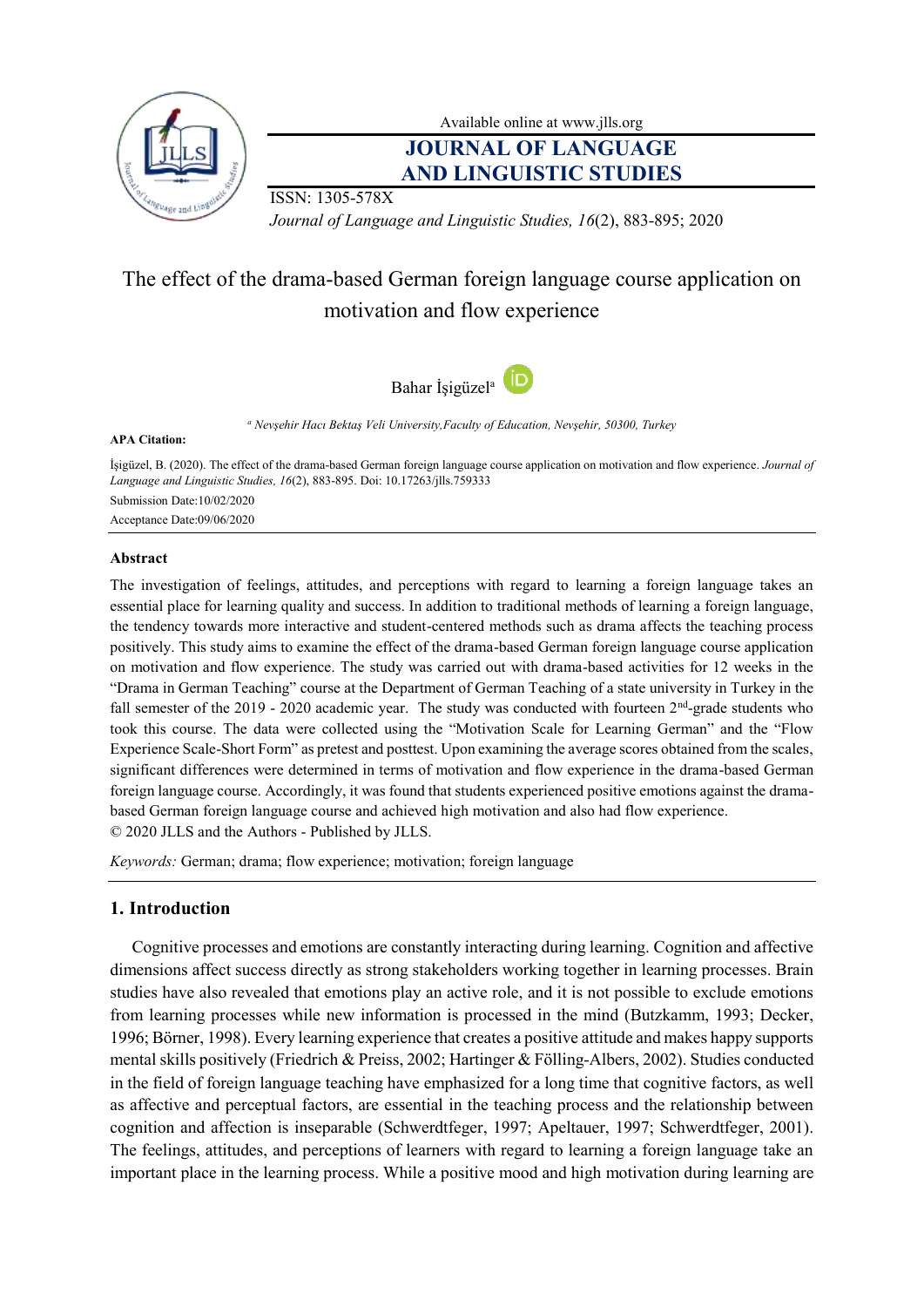a guarantee of success, their absence may cause negative emotions, such as worry, anxiety, and fear. While Ballweg et al. (2013) stated that the motivation factor had a strong effect on learning success in foreign language courses, Riemer (2004) emphasized that the motivation factor was responsible for successful learning processes in foreign language learning processes.

According to the cognitive-motivational process model put forward by Vollmeyer and Rheinberg (1998), learning success and motivation depend on the *active learning time*, *the quality of learning activities, and the functional status of the learner in the learning process*. *The functional status of the learner in the learning process* is the affective state of the person while the learning process continues. This affective state coincides with the most targeted intrinsic motivation in teaching. The reason why intrinsic motivation is targeted at most comes from the power of the learner to set his own goals by himself and perceive his own inner strength and potential in the activity as a reward without the need to be rewarded by external resources in the learning process (Apelt & Krück 1980; Deci & Ryan, 1985; Kleppin 2001).

One of the functional statuses of the learner in the learning process emerges in the flow theory put forward by Csikszentmihalyi (1975,1988,1990). In the flow theory, it was stated that individuals in a flow state achieve higher performance during their actions performed without external rewards under the effect of their intrinsic motivation (Csikszentmihalyi, 1985; Csikszentmihalyi & Csikszentmihalyi, 1991).

Rheinberg (2000, 2008) summarized what components are present in the behavior and thought dimensions during the flow experience in the theory of Csikszentmihalyi (1975) as follows:

*Activity difficulty and the person's ability and skill balance:* There should be a balance between the difficulty level of the activity and the person's ability level. The fact that the person's ability and skill and the difficulty level of the activity are in balance allows the person to enter the flow channel. However, anxiety may arise in cases when there is not such a balance and the activity is above one's skills, in other words, it is difficult. On the other hand, if the activity is below the person's ability, in other words, the activity is easy, the status of getting bored from the activity may arise in this situation. The three-channel flow model of Csikszentmihalyi (1975) is presented in Figure 1:



**Figure 1.** Three-Channel Flow Model

*Fluency and process control in thoughts:* Thoughts about the activity are smooth and fluent during the activity. There is no question mark in the person's mind about the content of the activity, and he knows exactly what to do at each step and thinks that he controls the entire activity process.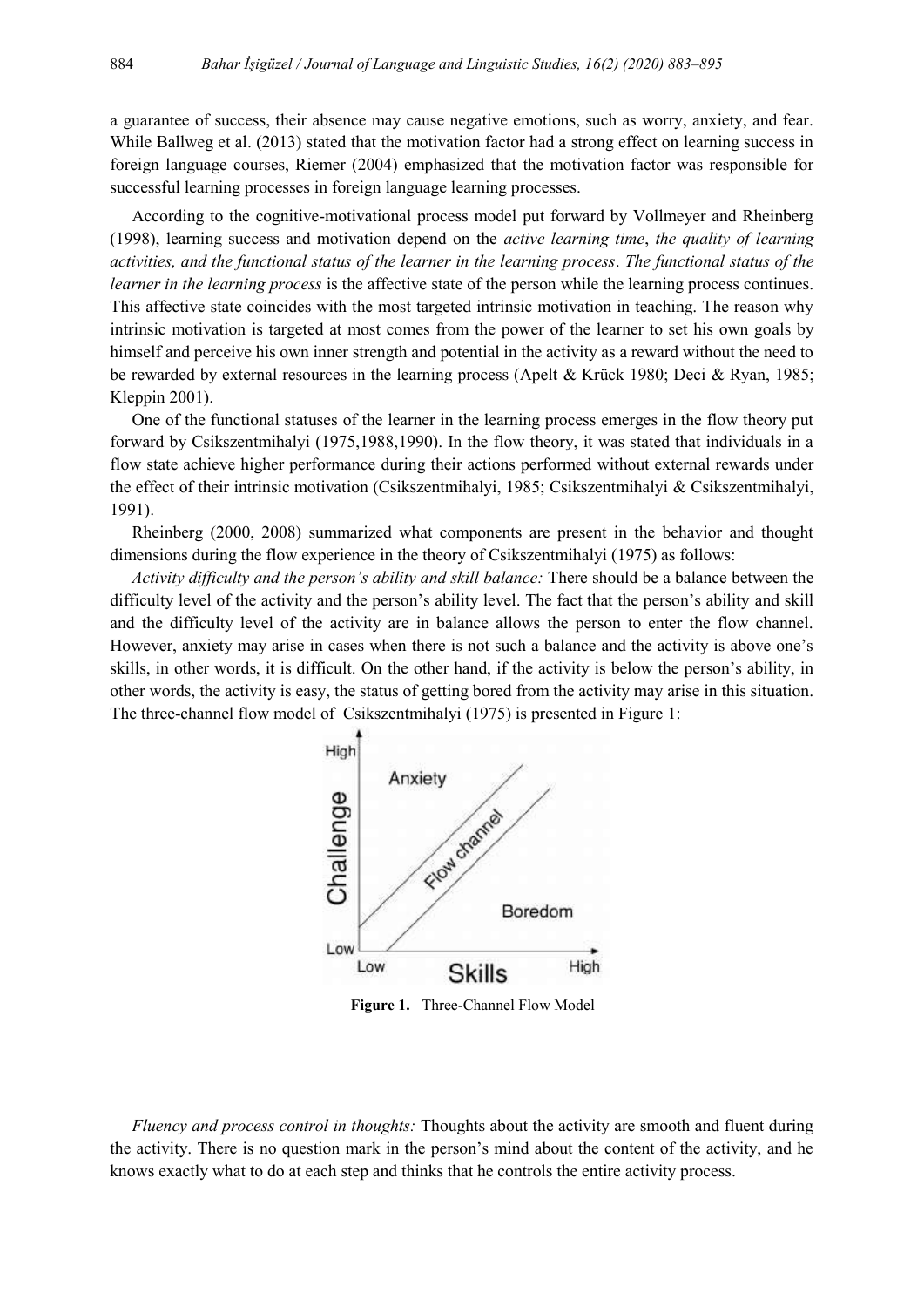*Concentration on activity, easy concentration, and the loss of the time concept:* The time concept is lost during the activity. The person seems to have forgotten the time and is not aware of how long he has been performing this action. The person does not understand how time passes, he is wholly absorbed in the activity and fully concentrated.

Motivation and flow experience are factors that affect learning processes positively and are thought to make significant contributions to the success of learning a foreign language. In order for these positive experiences to emerge, the teaching methods and techniques used in the teaching process emerge as an important dimension. Schewe (1993) emphasized that in addition to alternative methods, interactive, action-oriented, and experience-based methods should also be used to ensure motivation in foreign language courses. The idea of integrating the drama method with these properties into foreign language courses dates back to the mid-19th century. The use of drama with a communicative approach in foreign language courses developed in the 80s and was accepted as a foreign language teaching method in the 90s (Schewe, 2007). There are many studies in the literature in which the drama method is now explained and used as a method in foreign language courses (Schewe & Shaw, 1993; Kao & O'Neill, 1998; Tselikas, 1999; Even, 2003; Wettemann, 2007; Sinisi, 2009).

Drama is an educational technique in which certain subjects are brought to life, made meaningful, and learned by means of feeling the experiences that are specially organized in a concrete way (Önder, 2003). Aral et al. (2003) defined drama as a method that increases the individual's desire for education and learning and aims at developing the person in a multi-faceted way by putting himself/herself in the place of someone else, the individual's active participation in education and teaching, expressing himself/herself, being creative, perceiving life in many ways, and developing the desire for and sense of research. The drama techniques used in this study are role play, role reversal, improvisation, visualization in mind, story / event reenactment, and drama with music.

*Role play* is when a person plays a role that is not his own with behaviors. Especially during the role play that requires speaking, the person includes the elements of the language spoken, such as loudness, diction, and pronunciation, and the elements of communication, such as waiting for the turn to speak, listening, not interrupting someone's else word. *Role reversal* means that people who play different roles change their roles and aims at enriching their learning and understanding skills by ensuring that they try and experience different roles. In the *improvisation* technique, as a free drama activity, people animate the flow and development of a situation or event with verbal and non-verbal, simple, spontaneous expression styles. In the *visualization in mind* technique, people are asked to close their eyes, visualize certain images in their minds in accordance with the instructions given by the instructor, and then explain what they see. *Story and event reenactment* is a technique based on people's reenacting the story and event they have already known or the story and event they have not known with movements and verbal expressions. The *drama with music* technique is performed in the accompaniment of a suitable musical piece related to the subject, and support is provided in expressing experiences an emotions. Especially musical pieces with a changing tempo, sometimes slowing and sometimes accelerating, are used to describe the transition from movement to movement, from state to state (Adıgüzel, 2019; Önder, 2003).

#### *Aim and Hypotheses of the Study*

The aim of this study is to examine the effect of the drama-based German foreign language course application on motivation and flow experience. The following hypotheses were tested to decide whether there was such an effect:

1. The drama-based German foreign language course application has a positive effect on students' motivation for learning German.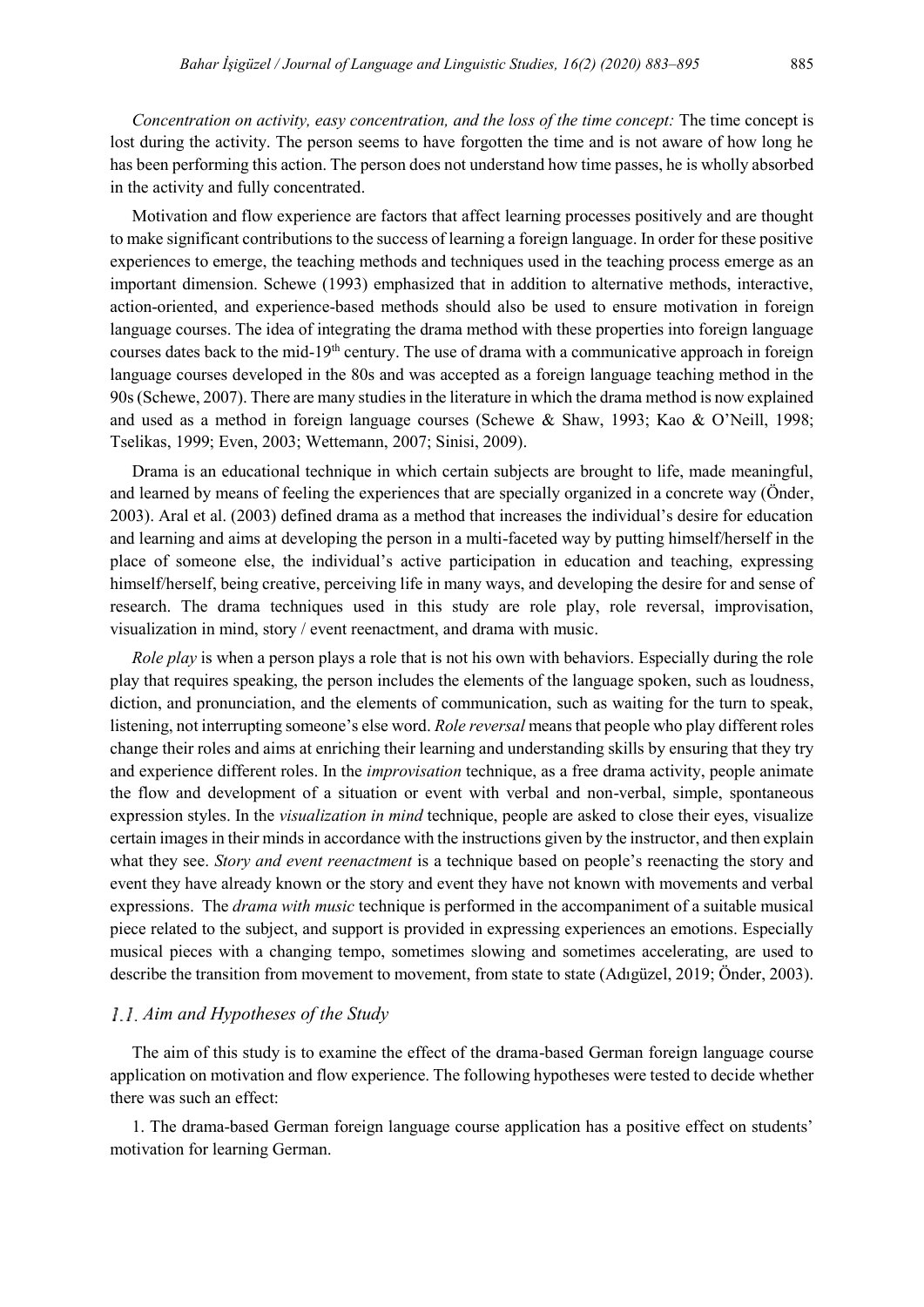2. The drama-based German foreign language course application has a positive effect on the subdimension of interest in German culture of students' motivation for learning German.

3. The drama-based German foreign language course application has a positive effect on the subdimension of the positive classroom environment of students' motivation for learning German.

4. The drama-based German foreign language course application has a positive effect on the subdimension of social and educational opportunities of students' motivation for learning German.

5. The drama-based German foreign language course application has a positive effect on the subdimension of desire for success of students' motivation for learning German.

6. The drama-based German foreign language course application has a positive effect on students' flow experiences.

#### **2. Method**

#### *Research design*

In the study, whether the drama-based German foreign language course application had an effect on motivation and flow experience was investigated with the quantitative research design with a pretestposttest model. The research design is shown symbolically in Figure 2.

|   | <b>Before</b><br>Application | 1. week | 12. week | After<br>Application |
|---|------------------------------|---------|----------|----------------------|
| G | MM1                          | FM1     | FM2      | MM <sup>2</sup>      |

**Drama Application (12 weeks)**

**Figure 2.** Research Design (MM1: Motivation Measurement 1; FM1: Flow Experience Measurement 1; MM2: Motivation Measurement 2; FM2: Flow Experience Measurement 2)

As seen in Figure 2, measurements were performed on a group in order to determine the pretest and posttest motivation for learning German and the flow experience in the  $1<sup>st</sup>$  and  $12<sup>th</sup>$  weeks.

#### *Study Group*

The study was carried out with drama-based activities in the "Drama in German Teaching" course as two hours a week for 12 weeks together with 14 students studying at the Department of German Teaching of a state university in Turkey in the fall semester of the 2019 - 2020 academic year. When the characteristics of the study group are examined, it is observed that 86% of the group consists of females (N:12) and 14% of males (N:2). The ages in the group vary between 18 and 20; 43% are 18 (N:6), 43% are 19 (N:6), and 14% are 20 (N:2) years old.

## *Application*

Drama techniques were used to identify the effect of the drama-based German foreign language course applications on motivation and flow experience (see Adıgüzel, 2019; Önder, 2003). The applied drama techniques and application contents are presented in Table 1: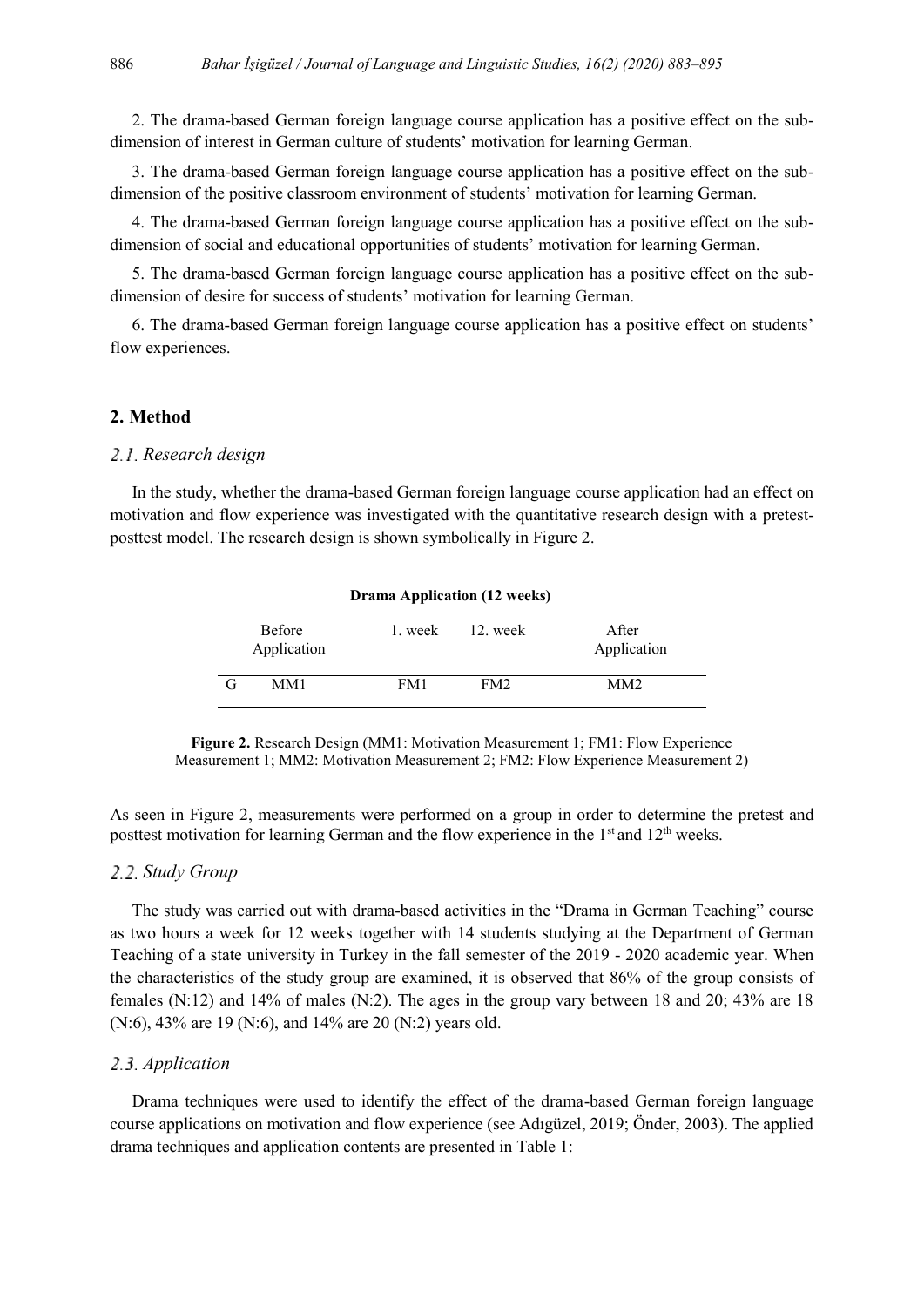| Week      | <b>Application Contents</b>                   | Techniques       |
|-----------|-----------------------------------------------|------------------|
| 1/2.      | Tale: Little Red Riding Hood                  |                  |
| week      | Tale: Hänsel and Gretel                       | role play        |
| 3/4.      | Fable: The Wolf and the Lamb                  |                  |
| week      | Fable The Ant and the Cicada                  | role reversal    |
| 5./6.     | Topic: Life on the Desert Island!             |                  |
| week      | Topic: If Technology Has Not Developed?       | improvisation    |
| 7/8.      | Topic: Your Name Story?                       | visualization in |
| week      | Topic: What Age To Stay?                      | mind             |
| 9/10.     | Song: "Lebe Lauter" Christina Stürmer         |                  |
| week      | Song: "Haus am See" Peter Fox                 | drama with music |
| 11. / 12. | Story: "Das Brot" W.Borchert                  | story and event  |
| week      | Story: "Der Mann der nie zu spät kam" P. Maar | reenactment      |

**Table 1.** Drama Application Contents and Techniques

As seen in Table 1, the 6 practical techniques - role play, role reversal, improvisation, visualization in mind, story and event reenactment, and drama with music - were planned as 12 applications for 12 weeks. Each technique was applied with different contents for two weeks. When the contents are considered, German literary texts such as tales, fables, and stories were used. Moreover, current issues, personal stories and views, and German songs were included in the applications. Before each application, the application contents were shared with students, and information was provided to them about the drama technique of that application. Furthermore, they were asked to do preliminary preparation according to the contents. Each application, which had two course hours a week, was held as an introduction section, main section, and closing section. The introduction section mostly began with simple movements and warm up exercises, and groups were formed at this stage, each consisting of 2 or 3 people. The groups formed in the main section started to work together, and following the designs, ideas, and discussions related to the topic, the application was conducted with the presentation of the groups according to the characteristics of the technique. In the closing section at the end of each application, mutual feedback was provided regarding the application.

## *Data Collection Tools*

#### *2.4.1. Flow Experience Scale - Short Form*

In the study, the "Flow Experience Scale - Short Form," which is the adaptation of "Die Flow-Kurzskala (FKS)" developed by Rheinberg, Vollmeyer, and Engeser (2003) to Turkish by İşigüzel and Çam (2014) for university students learning a foreign language, was used as a data collection tool. The scale, which consists of a total of 13 items, has 7-point Likert-type answer options. A high score obtained from the scale indicates an increase in flow experience. The scale is comprised of two dimensions that measure flow (10 items) and anxiety (3 items) experience. The internal consistency coefficients of the scale were calculated as .78 for the total score, .88 for flow, and .67 for anxiety. In this study, the analyses were performed by evaluating 10 items, which measured only the flow experience, of the tool.

#### *2.4.2. Motivation Scale for Learning German*

In order to measure the motivation of students for learning German, "Motivationsfragebogen: Warum lernst du Deutsch?" developed by Schlak et al. (2002) and the "Motivation Scale for Learning German"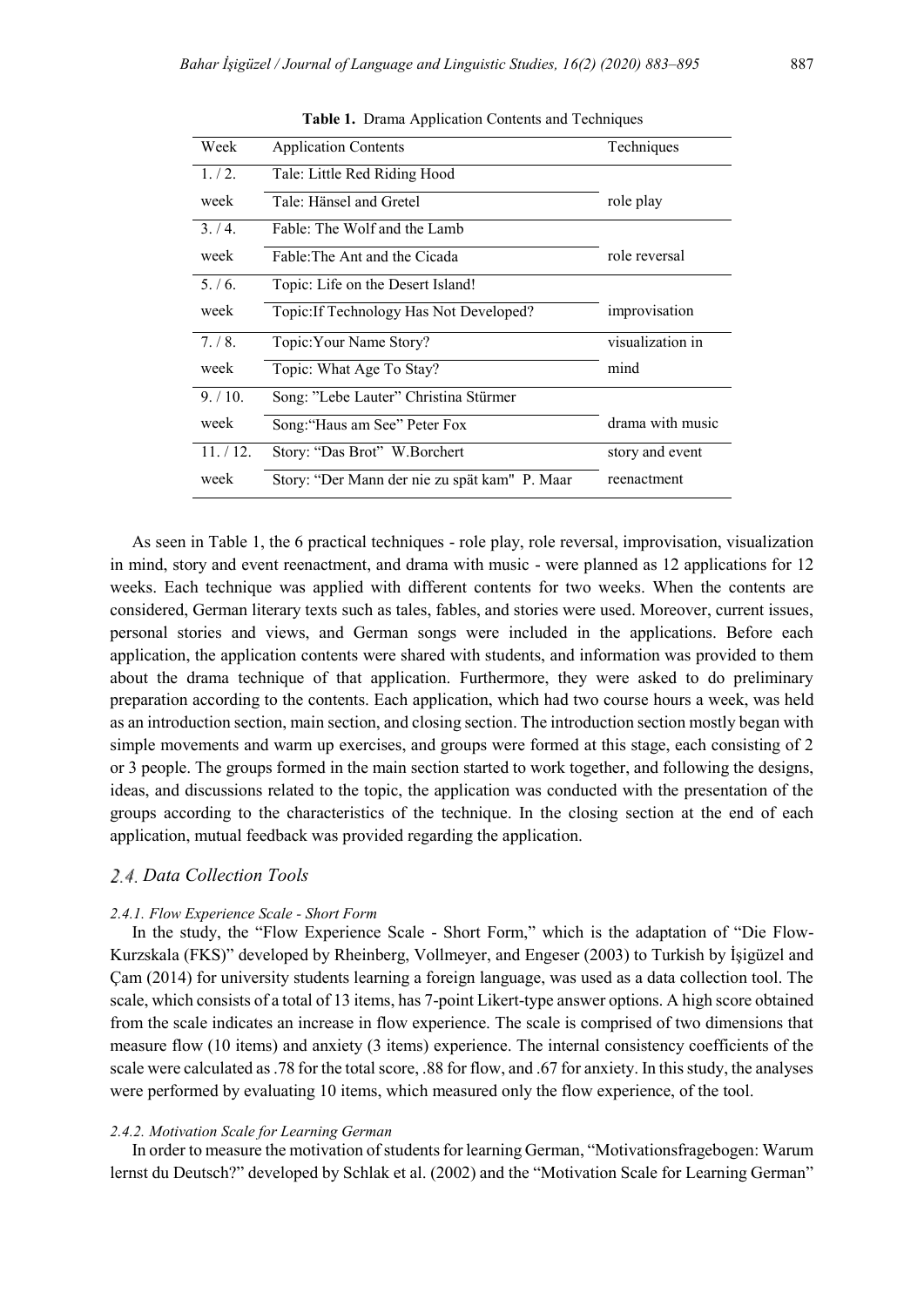adapted to Turkish by Çam, Serindağ, and İşigüzel (2010) for students learning a foreign language were used. The scale consists of 4 sub-dimensions (Interest in German culture, positive classroom environment, social and educational opportunities, and desire for success), each containing 5 items, and 20 items in total. The items have 5-point Likert-type answer options. The internal consistency coefficients vary between .67 and .78 for the sub-scales; this value is .82 for the total scale. A high score means high motivation.

#### *Data Collection and Analysis*

The "Motivation Scale for Learning German" was applied in the classroom environment for pretest measurement before the beginning of the lessons and for posttest measurement after all the lessons. The data obtained from the "Flow Experience Scale - Short Form" were collected as pretest and posttest data in the 1<sup>st</sup> and 12<sup>th</sup> weeks via the experience sampling method (ESM) while drama-based activities were carried on. The ESM aims at approaching the experiences of people during the activity as closely as possible. For this reason, it is recommended that flow experience data should be collected and measured by taking a break in the activity at a time when the focus on the activity is at the peak level (Csikszentmihalyi & Larson, 1987; Csikszentmihalyi & Csikszentmihalyi, 1991; Rheinberg & Vollmeyer, 2001). The application of the scale takes 3-5 minutes on average, and the data can be collected immediately, after which the activity can be continued. For data analysis, SPSS Statistics 22 Program was used. The significance level was considered as 0.01 in the interpretation of the results.

The Kolmogorov-Smirnov test was applied in order to determine whether the collected data met the normality assumption. The results of the normality test for all the measurements are presented in Table 2:

|                  | $\frac{1}{2}$ and $\frac{1}{2}$ . The state of $\frac{1}{2}$ |          |                    |    |      |
|------------------|--------------------------------------------------------------|----------|--------------------|----|------|
|                  |                                                              |          | Kolmogorov-Smirnov |    |      |
|                  |                                                              |          | <b>Statistic</b>   | df | Sig. |
| Motivation       |                                                              | Pretest  | .181               |    | .200 |
|                  |                                                              | Posttest | .172               | 13 | .200 |
| Motivation       | interest in German                                           | Pretest  | .156               |    | .200 |
| Sub - Dimensions | culture                                                      | Posttest | .224               | 13 | .055 |
|                  | positive classroom                                           | Pretest  | .202               |    | .128 |
|                  | environment                                                  | Posttest | .183               | 13 | .200 |
|                  | social / educational                                         | Pretest  | .189               |    | .190 |
|                  | opportunities                                                | Posttest | .214               | 13 | .081 |
|                  | desire for success                                           | Pretest  | .254               |    | .015 |
|                  |                                                              | Posttest | .180               | 13 | .200 |
| Flow Experience  |                                                              | Pretest  | .173               |    | .200 |
|                  |                                                              | Posttest | .117               | 13 | .200 |

**Table 2.** Normality Test

According to the Kolmogorov-Smirnov normality test results, the significance value of the data obtained from the scales is higher than 0.01. Thus, it is observed that the data met the assumption of a normal distribution. According to this result, the T-test (Paired Samples T-Test) among parametric tests was used for related samples in the analyses of the scales.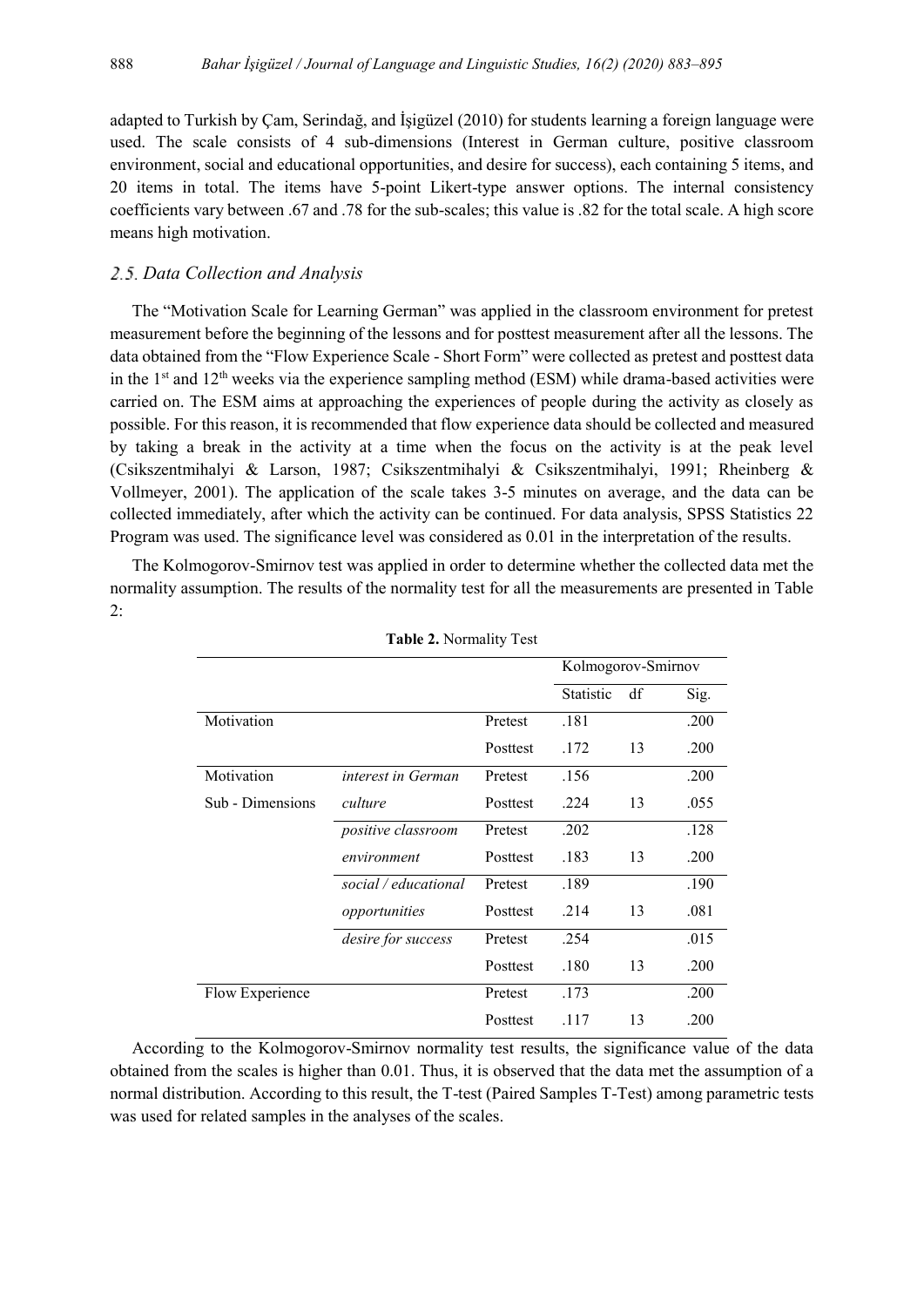## **3. Results**

#### *Motivation Findings*

The results of the T-test conducted for the significance of the difference between the pretest and posttest mean scores that were obtained from the motivation scale are presented in Table 3.

| Motivation | N  | $\bar{\mathbf{X}}$ | <b>SD</b> | df |         | Sig. |
|------------|----|--------------------|-----------|----|---------|------|
| Pretest    | 14 | 59.00              | 11.98     | 13 | $-5.70$ | .000 |
| Posttest   | 14 | 75.57              | 7.83      |    |         |      |

 **Table 3.** T-Test Results of the Pretest and Posttest Mean Scores for Motivation

When the pretest-posttest scores of the motivation scale in Table 3 were examined, a significant difference was observed in favor of the posttest mean scores  $[t=.5.70, p<.01]$ . Accordingly, it can be stated that the hypothesis that 'The drama-based German foreign language course application has a positive effect on students' motivation for learning German' was confirmed.

The results of the T-test conducted for the significance of the difference between the pretest and posttest mean scores obtained from the sub-dimensions of the motivation scale are given in Table 4.

| Sub - Dimensions<br>of Motivation | N  |          | $\bar{\textbf{x}}$ | <b>SD</b> | df | t       | Sig. |
|-----------------------------------|----|----------|--------------------|-----------|----|---------|------|
| interest in German<br>culture     | 14 | Pretest  | 14.35              | 4.48      | 13 | $-2.98$ | .006 |
|                                   |    | Posttest | 20.92              | 6.49      |    |         |      |
| positive classroom<br>environment | 14 | Pretest  | 11.42              | 2.90      | 13 | $-8.91$ | .000 |
|                                   |    | Posttest | 16.85              | 1.79      |    |         |      |
| social and<br>educational         | 14 | Pretest  | 14.00              | 4.07      | 13 | $-6.24$ | .000 |
| opportunities                     |    | Posttest | 17.00              | 3.01      |    |         |      |
| desire for success                | 14 | Pretest  | 19.21              | 2.15      | 13 | $-4.04$ | .001 |
|                                   |    | Posttest | 20.78              | 1.92      |    |         |      |

 **Table 4.** T-Test Results of the Pretest and Posttest Mean Scores for Motivation Sub-Dimensions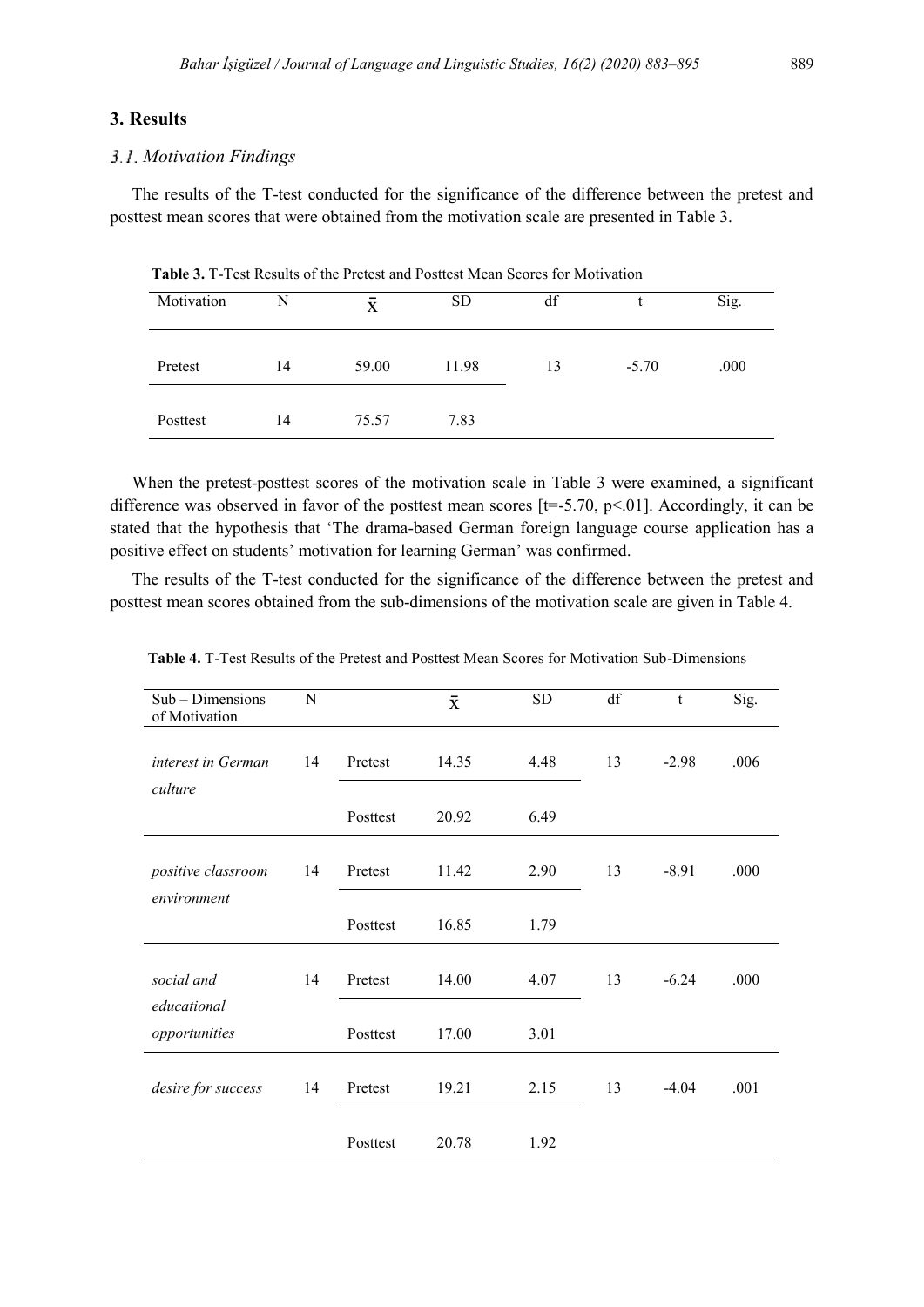When the pretest and posttest scores of the sub-dimensions of the motivation scale were reviewed, a significant difference was observed in favor of the interest in German culture ( $t = -2.98$ ), positive classroom environment ( $t=$  - 8.91), social and educational opportunities ( $t=$  - 6.24), and desire for success ( $t=-4.04$ ) posttest mean scores ( $p<0.01$ ). Consequently, the hypotheses stating that the dramabased German foreign language course application has a positive effect on the interest in German culture, positive classroom environment, social and educational opportunities, and desire for success sub-dimensions of students' motivation for learning German were confirmed.

#### *Flow Experience Findings*

The results of the T-test conducted for the significance of the difference between the flow experience mean scores are presented in Table 5.

| - WORD OF I TWO REDUCED OF MID I FURNO WILD I CONSOLITIONS IOI I TO A EMPORTUNE |    |       |           |    |          |      |  |  |
|---------------------------------------------------------------------------------|----|-------|-----------|----|----------|------|--|--|
| Flow                                                                            | N  | X     | <b>SD</b> | df |          | Sig. |  |  |
| Experience                                                                      |    |       |           |    |          |      |  |  |
|                                                                                 |    |       |           |    |          |      |  |  |
| Pretest                                                                         | 14 | 25.35 | 3.67      | 13 | $-54.77$ | .000 |  |  |
|                                                                                 |    |       |           |    |          |      |  |  |
| Posttest                                                                        | 14 | 48.85 | 3.03      |    |          |      |  |  |

 **Table 5.** T-Test Results of the Pretest and Posttest Mean Scores for Flow Experience

When the pretest and posttest scores of flow experience, the measurement of which was carried out in the 1<sup>st</sup> and 12<sup>th</sup> weeks, were examined, a significant difference was observed in favor of the posttest mean scores  $[t=.54.77, p<0.01]$ . Accordingly, the hypothesis stating that 'The drama-based German foreign language course application has a positive effect on students' flow experiences' was confirmed.

#### **4. Discussion**

According to the results of the study, it was revealed that the drama method caused an increase in flow experience and motivation by creating positive feelings for foreign language courses. In the light of these results, learners can exhibit higher performance when they feel less anxious in foreign language teaching processes and experience positive learning environments. Positive learning environments affect the functional statuses of learners and pave the way for achieving intrinsic motivation.

In previous studies, the relationships between flow experience and success in foreign language courses were investigated. In a study carried out with students taking foreign language courses at university, Bischoff (2003) concluded that flow experience increased the learning performance. Similarly, in a study conducted by Engeser et al. (2005) in the language learning environment of a foreign language course, the relationship between flow experience and success scores was checked, and eventually, a significant moderate relationship was discovered between success scores and flow experience. In the literature, no flow experience activities in the drama-based foreign language courses were encountered.

With the drama-based foreign language courses, it is possible to say that teaching processes which have high motivation, no anxiety, and high possibility of success and which are more positive than traditional methods can be experienced. On the contrary, as revealed in Fischer's (2005, 2007) studies, the success scores of learners who were anxious during the production of a foreign language speech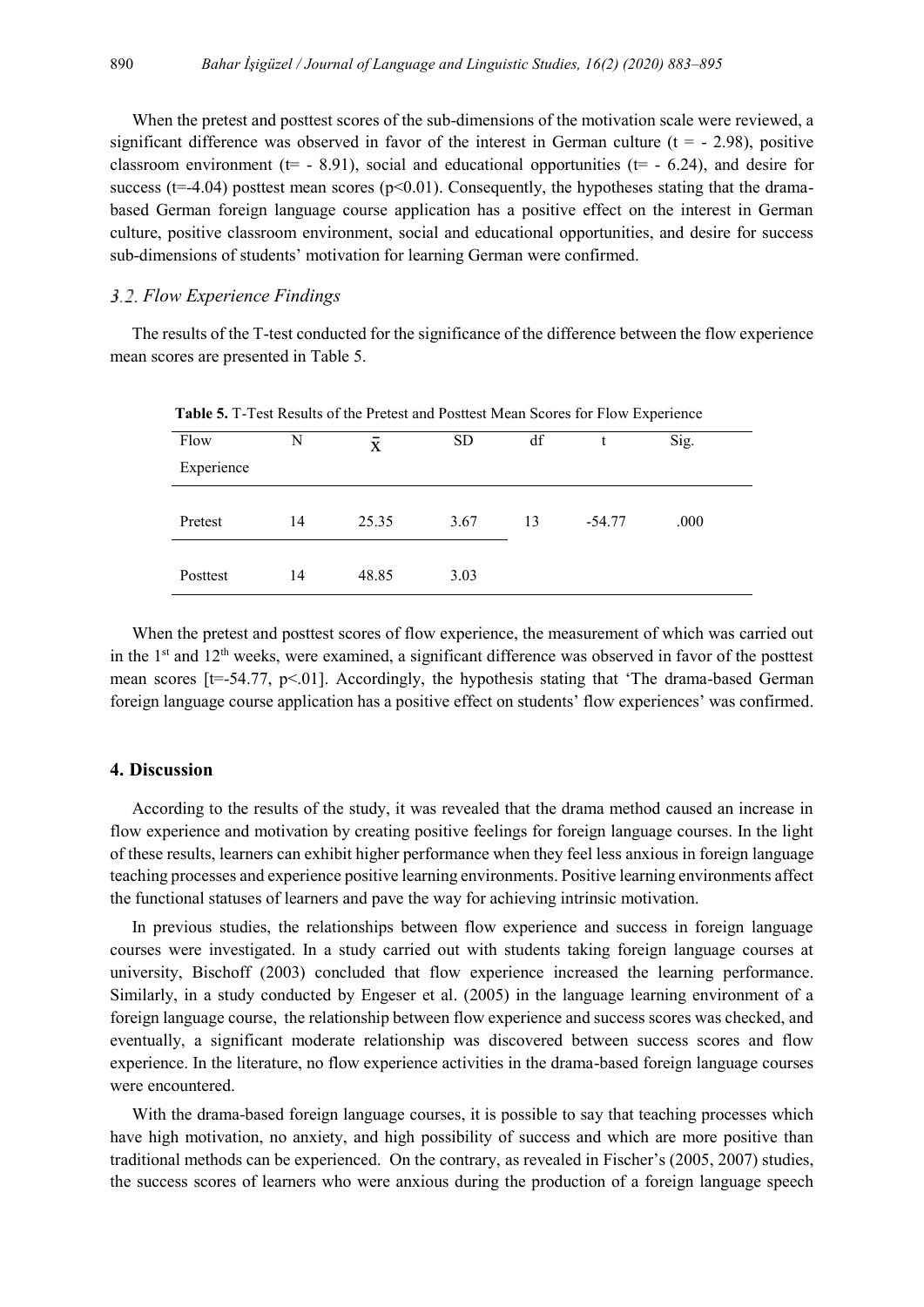decreased as their level of anxiety increased. In a study, Sirisrimangkorn (2012) found that students had a more positive perception, high motivation and self-confidence with drama-based foreign language courses. Bournot-Trites et al. (2007) discovered that students in the experimental group had a higher level of motivation than the control group in French lessons with drama application. In their global simulation project using the drama method in foreign language courses, Dicks and Le Blanc (2009) obtained high motivation outcomes. Piazzoli (2011), on the other hand, revealed that drama reduced some participants' level of language anxiety in foreign language courses. In their study, Ralph (1997) and Aita (2009) stated that drama increased the self-confidence of learners and their motivation increased in foreign language learning processes.

## **5. Conclusions**

This study tried to investigate the effect of the drama-based German foreign language course application on motivation and flow experience. For this purpose, six hypotheses were tested, and the following results were obtained:

An increase was observed in the motivation of the students, who participated in the drama applications for learning German, following the applications. It can be said that they developed a positive attitude towards foreign languages with drama applications and experienced fewer negative feelings such as anxiety and fear. The inability to experience positive feelings such as motivation in foreign language courses brings about negative feelings such as anxiety and fear. A positive attitude towards the language that will be learned can directly influence the success of the process. According to Apeltauer (1997), motivation is a factor defined as "the key to success" in the foreign language teaching process.

Furthermore, a positive effect was observed on the sub-dimensions of interest in German culture, positive classroom environment, social and educational opportunities, and desire for success, as on their general motivation, after the application. The inclusion of the topics (tale, song, short story) belonging to the German culture in the application contents of the study enabled an increase in the interest in the cultural dimension and strengthening of the method. In this context, the curiosity of students about the foreign language they are learning and their interest in that culture can be expected to make the learning process more quality and significant.

The increase in the sub-dimensions of positive classroom environment, social and educational opportunities, and desire for success, as stated by Aral et al. (2003), may result from the contribution to the development of the feelings of those learning with drama such as self-confidence, cooperation, responsibility, solidarity, and sharing. According to Even (2003: 147), drama-based courses enable learners to gain "self-respect, self-confidence, and ability of empathy."

The positive effect of drama applications on students' flow experience was observed in the posttest. Loehr (1986) referred to it as a rewarding existence in itself, in which energetic, enjoyable, selfconfident, and physical relaxation is experienced with flow experience and the effect of the main concentration and intrinsic motivation of learners. Accordingly, the fact that the learners played an active role in the process and experienced interacted, active, and cooperative learning in the student-centered drama applications also contributed to their functional statuses in a positive way. The most desired goals in learning processes are the full involvement of learners in an activity, their reference to the activity as fascinating, and their ability to keep the process under control by losing track of time and fully concentrating on the activity. In foreign language courses, it is considered possible for students to exhibit higher performance in the activities they take part in with their own internal desire.

In drama-based foreign language courses, student-centered and interactive learning processes affect the motivation for learning and flow experience positively, possibly resulting in learning success.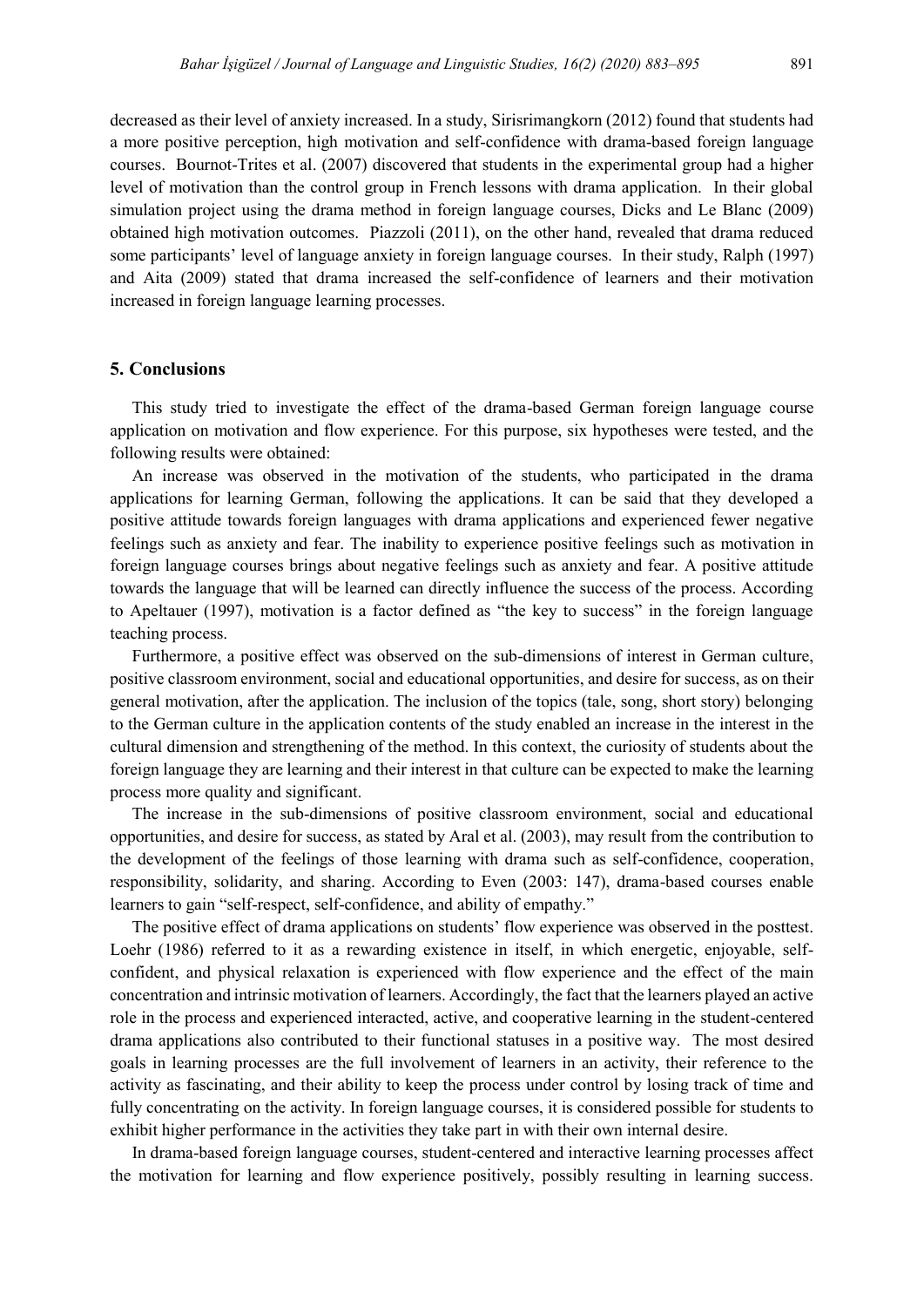According to Even (2003), drama-based foreign language courses also contribute to the development of language awareness and autonomous learning. During drama applications, "thinking deeply about the foreign language, having information about the target language (meaning, language forms, and use), becoming sensitive to one or several languages, and making an effort to improve their communication with the use of the language in daily life show that they have language awareness" (Ballweg et al. 2013:74). With the encouragement of autonomous learning in drama applications, learners take responsibility for their own language learning processes and make progress in an independent and goaloriented way.

## **6. Ethics Committee Approval**

The author(s) confirm(s) that the study does not need ethics committee approval according to the research integrity rules in their country (Date of Confirmation: June 10, 2020).

## **References**

Adıgüzel, Ö. (2019). *Eğitimde Yaratıcı Drama*. İstanbul: Yapı Kredi Yayınları.

- Aita, S. (2009). The Theatre in Language Learning (TILL) Model: Exploring Theatre as Pedagogy in the L2 Environment. *Scenario*, *3*(1),70-89.
- Aral, N., Baran, G., Pedük, Ş., & Erdoğan, S. (2003). *Eğitimde Drama.* İstanbul: YA-PA Yayınları.
- Apelt, W., & Krück, B. (1980). Motivationsproblematik im Fremdsprachenunterricht Kritische Bemerkungen zu "modernen" Motivationsinterpretationen. *Deutsch als Fremdsprache*, *17*(1), 1-12.
- Apeltauer, E. (1997).*Grundlagen des Erst-und Fremdsprachenerwerbs. Eine Einführung Fernstudieneinheit, 15.* Kassel: Langenscheidt.
- Ballweg, S., Drumm, S., Hufeisen, B., Klippel, J., & Pilypaityte, L. (2013). *dll - deutsch lehren lernen 2. Wie lernt man die Fremdsprache Deutsch? dll - deutsch lehren lernen: Fort- und Weiterbildung weltweit.* Stuttgart: Klett Langenscheidt.
- Bischoff, J. (2003). *Lernmotivation, Flow- Erleben und Leistung in universitären Fremdsprachenkursen* (Unveröffentliche Diplomarbeit). Institut für Psychologie der Universität Postdam.
- Bournot-Trites, M., Belliveau, G., Spiliotopoulos, V., & Seror, J. (2007). The Role of Drama on Cultural Sensitivity, Motivation and Literacy in a Second Language Context. *Journal for Learning through the Arts*, *3*(1),1-35.
- Börner,W. (1998). Anmerkungen zum fremdsprachlichen Wissen. In K.R. Bausch, H. Christ, F. G.Königs, & H.J. Krumm, (Eds.), *Kognition als Schlüsselbegriff bei der Erforschung des Lehrens und Lernens fremder Sprachen, Arbeitspapiere der 18, Frühjahrskonferenz zur Erforschung des Fremdsprachenunterrichts* (pp.28-33). Tübingen: Narr.
- Butzkamm, W. (1993). *Psycholinguistik des Fremdsprachenunterrichts: Von der Muttersprache zur Fremdsprache.*Tübingen / Basel: Francke Verlag.
- Çam S., Serindağ E., & İşigüzel B. (2010). Almanca Öğrenmeye Yönelik Motivasyon Ölçeği'nin Türkçeye Uyarlama, Geçerlik ve Güvenirlik Çalışması. *Çukurova Üniversitesi Sosyal Bilimler Enstitüsü Dergisi*, *19*, 302-312.
- Csikszentmihalyi, M. (1975). *Beyond boredom and anxiety.* San Francisco: Jossey-Bass Publishers.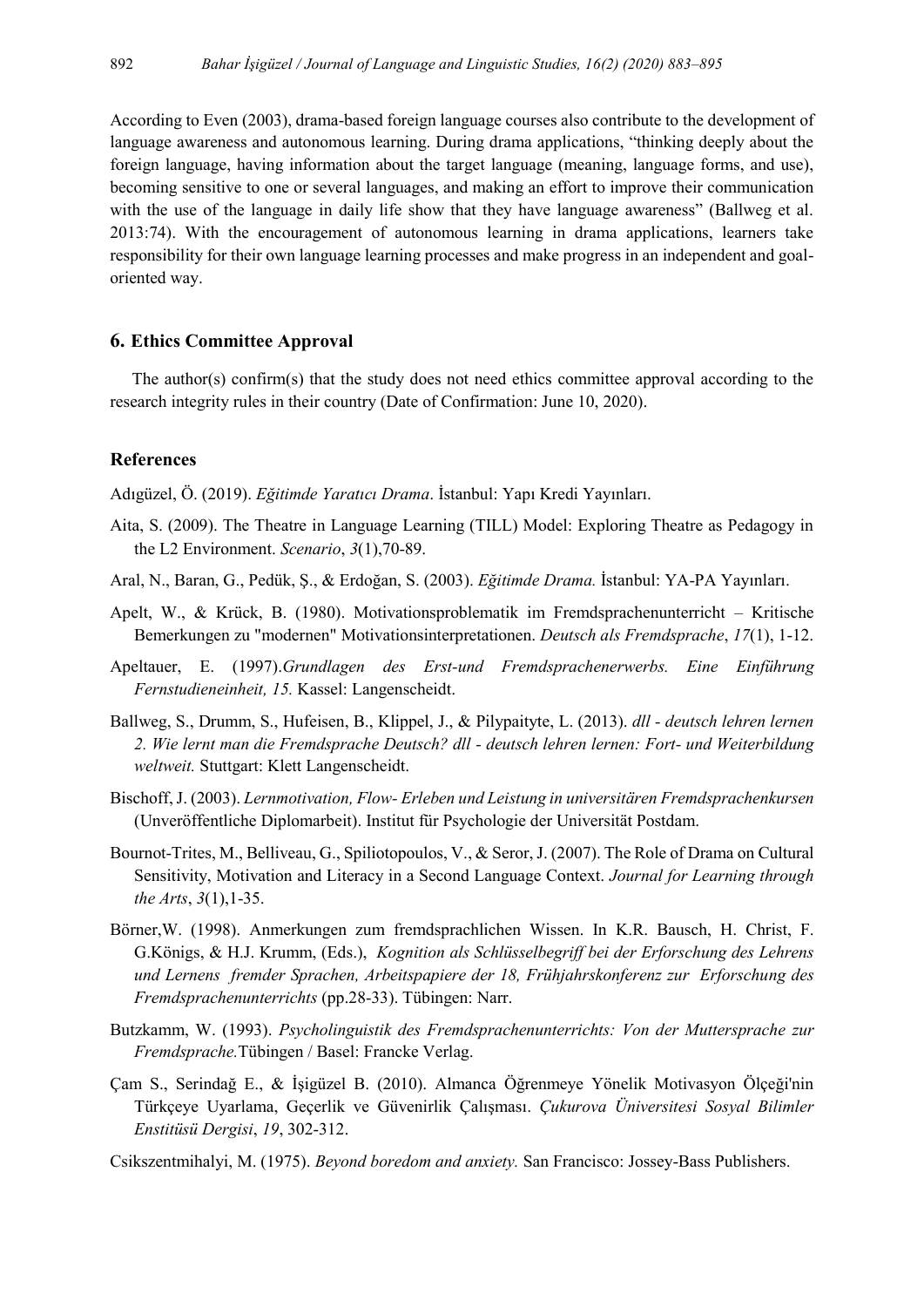- Csikszentmihalyi, M. (1985). *Das Flow-Erlebnis. Jenseits von Angst und Langeweile: im Tun aufgehen.* Stuttgart: Klett-Cotta.
- Csikszentmihalyi, M. (1988). The future of flow. In M. Csikszentmihalyi ve I. Csikszentmihalyi (Eds.), *Optimal experience: Psychological studies of flow in consciousness* (pp. 364-383). New York: Cambridge University Press.
- Csikszentmihalyi, M. (1990). *Flow: The psychology of optimal experience.* New York: Harper & Row.
- Csikszentmihalyi, M., & Csikszentmihalyi, I. S. (1991). *Die außergewöhnliche Erfahrung im Alltag. Die Psychologie des Flow-Erlebnisses.* Stuttgart: Klett-Cotta.
- Csikszentmihalyi, M., & Larson, R. (1987). Validity and reliability of the Experience Sampling Method. *Journal of Nervous and Mental Disease*, *175*, 529 - 536.
- Deci, E. L., & Ryan, R. M. (1985). *Intrinsic motivation and self-determination in human behavior.* London: Plenum Press.
- Decker, F. (1996). *Die neuen Methoden des Lernens und der Veränderung:Lern- und Organisationsentwicklung mit NLP, Kinesiologie und Mentalpädagogik*. München: AOL- Lexika Verlag.
- Dicks, J. E., & Le Blanc, B. (2009). Using Drama for Learning to Foster Positive Attitudes and Increase Motivation: Global Simulation in French Second Language Classes. *Journal for Learning through the Arts*, *5*(1), 1-40.
- Engeser, S., Rheinberg, F., Vollmeyer, R., & Bischoff, J. (2005). Motivation, Flow Erleben und Lernleistung in universitären Lernsettings. *Zeitschrift für Pädagogische Psychologie*, *19*, 159 - 172.
- Even, S. (2003). *Drama Grammatik: Dramapädagogische Ansätze für den Grammatikunterricht Deutsch als Fremdsprache.* München: Iudicium.
- Fischer, S. (2005). Sprechmotivation und Sprechangst im DaF-Unterricht. *German as a Foreign Language*, *3*, 31- 45.
- Fischer, S. (2007). Sprechfähigkeit und willigkeit fördern: Das Dilemma der Grammatik-Vermittlung. *Zeitschrift für Interkulturellen Fremdsprachenunterricht*, *12*(1), 1-23.
- Friedrich, G., & Preiss,G. (2002). Neurodidaktik: Lehren mit Köpfchen. *Gehirn & Geist, 2*(4), 64-70.
- Hartinger, A., & Fölling-Albers, M. (2002). *Schüler Motivieren und Interessieren. Ergebnisse aus der Forschung Anregungen für die Praxis.* Bad Heilbrunn: Verlag Julius Klinkhardt.
- İşigüzel, B., & Çam, S. (2014). Flow Yaşantısı Ölçeği Kısa Formunun Türkçeye uyarlama, geçerlik ve güvenirlik çalışması. *International Journal of Human Sciences, 11*(2), 788-801.
- Kao, S. M., & O'Neill, C. (1998). *Words into worlds: Learning a second language through process drama.* London: Ablex Publishing.
- Kleppin, K. (2001). Motivation, Nur ein Mythos? (I). *Deutsch als Fremdsprache*, *38*, 219-225.
- Loehr, J. E. (1986). *Mental toughness training for sports: Achieving athletic excellence.* New York: Plume.
- Önder, A. (2003). *Yaşayarak Öğrenme için Eğitici Drama. Kuramsal Temellerle Uygulama Teknikleri ve Örnekleri.* İstanbul: Epsiyon Yayınevi.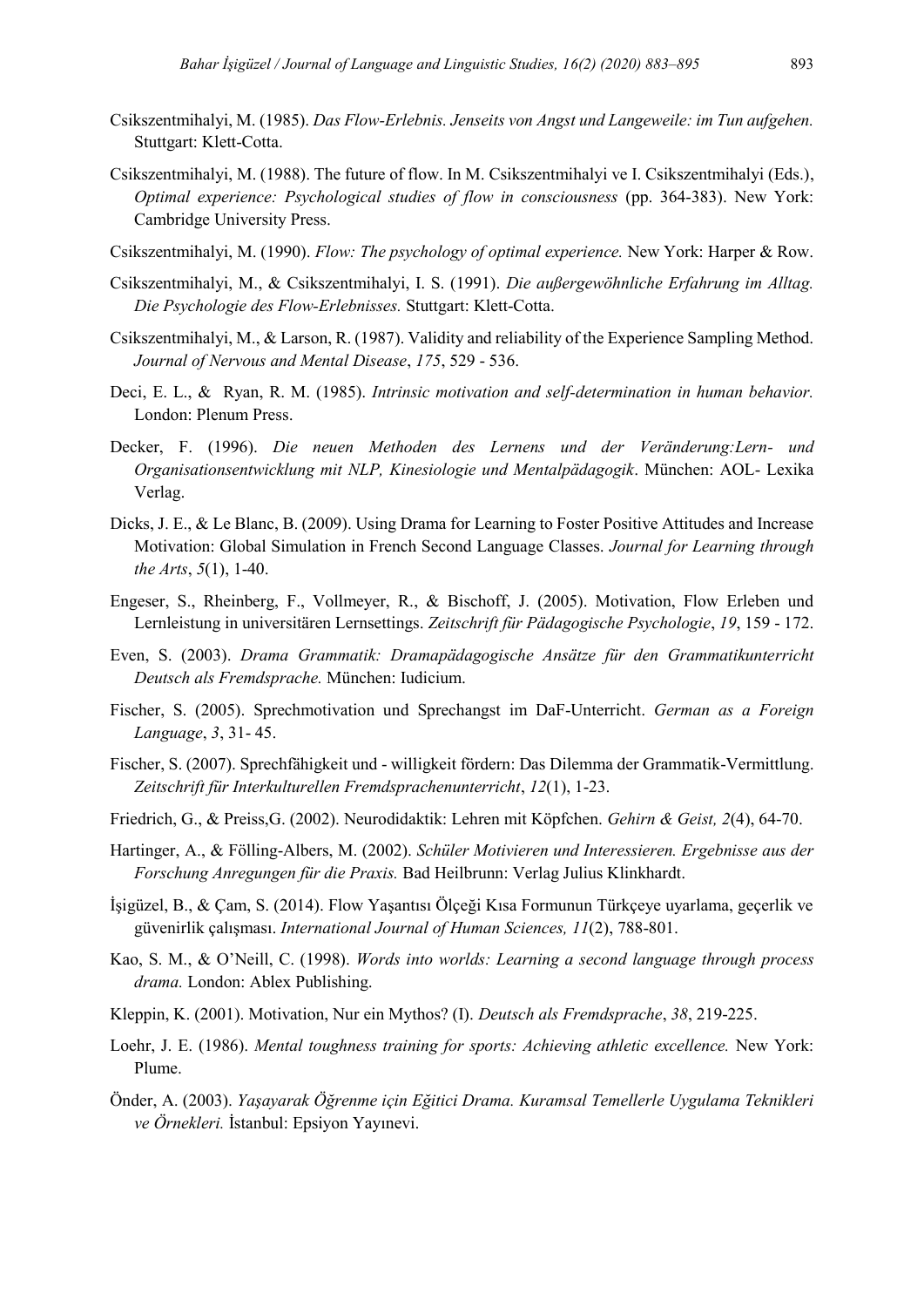- Piazzoli, E. (2011). Process Drama: the Use of Affective Space to Reduce Language Anxiety in the Additional Language Learning Classroom. *The Journal of Applied Theatre and Performance, 16*(4), 557-573.
- Ralph, E. (1997). The Power of Using Drama in the Teaching of Second Languages: Some Recollections. *McGill Journal of Education, 32*, 273-288.
- Riemer, C. (2004). Zur Relevanz qualitativer Daten in der neueren L2- Motivationsforschung. In W. Börner, & K. Vogel (Eds.), *Emotion und Kognition im Fremdsprachenunterricht* (pp. 35-65). Tübingen: Narr Verlag.
- Rheinberg, F. (2000). *Motivation.* Stuttgart: Kohlhammer.
- Rheinberg, F., & Vollmeyer, R. (2001). *Flow- Erleben: Untersuchungen zu einem populären, aber unterspezifizierten Konstrukt* (DFG Forschungsantrag). Universität Postdam Institut für Psychologie.
- Rheinberg, F., Vollmeyer, R., & Engeser, S. (2003). Die Erfassung des Flow-Erlebens. In J. Stiensmeier-Pelster & F. Rheinberg (Eds.), *Diagnostik von Motivation und Selbstkonzept* (pp. 261–279). Göttingen: Hogrefe interspezifizierten Konstrukt.
- Rheinberg, F. (2008). Intrinsic motivation and flow-experience. In J. Heckhausen & H. Heckhausen, (Eds.), *Motivation and Action* (pp. 323-348). Cambridge: Cambridge University Press.
- Schewe, M. (1993*). Fremdsprache inszenieren. Zur Fundierung einer dramapädagogischen Lehr- und Lernpraxis.* Oldenburg: Carl von Ossietzky Universität Oldenburg.
- Schewe, M., & Shaw, P. (1993). *Towards Drama as a Method in the Foreign Language Classroom*. Frankfurt/Main: Peter Lang.
- Schewe, M. (2007). Drama und Theater in der Fremd- und Zweitsprachenlehre. Blick zurück nach vorn. *Scenario*, *1*(1), 154-169.
- Schlak, T. Banze, K., Haida, J., Kilinc, T., Kirchner, K., & Yilmaz, T. (2002). Die Motivation von DaF-Lernenden an Sprachlehrinstitutionen im Bielefelder Raum: Projektbeschreibung und erste Ergebnisse. *Zeitschrift für Interkulturellen Fremdsprachenunterricht*, *7*(2). Retrieved on February 8,2020, from: https://tujournals.ulb.tu-darmstadt.de/index.php/zif/article/download/572/548
- Schwerdtfeger, I.C. (1997). Der Unterricht Deutsch als Fremdsprache: Auf der Suche nach den verlorenen Emotionen. *Info DaF*, *24*(5), 587-606.
- Schwerdtfeger, I.C. (2001). *Gruppenarbeit und innere Differenzierung. Fernstudieneinheit 29.* Berlin: Langenscheidt.
- Sinisi, B. (2009). Drama im DaF-Unterricht zur Förderung der Sprechfertigkeit: Ein Theaterprojekt anhand von Sketchen Karl Valentins. *Scenario*, *2*, 22-46.
- Sirisrimangkorn, L. (2012). *The effects of drama-based role play structured by stad on university students' speaking skill, motivation, and self-esteem* [unpublished doctoral dissertation]. Institute of Social Technology Suranaree University of Technology.
- Tselikas, E. I. (1999). *Dramapädagogik im Sprachunterricht*. Zürich: Orell Füssli.
- Vollmeyer, R., & Rheinberg, F. (1998). Motivationale Einflüsse auf Erwerb und Anwendung von Wissen in einem computersimullerten System. *Zeitschrift für Pädagogische Psychologie*, *12*, 11-23.
- Wettemann, U. (2007). Kein trockener Anfängerunterrichtmehr! Eine dramapädagogische Modelleinheit für die ersten DaF-Stunden. *Scenario*, *1*, 66-91.